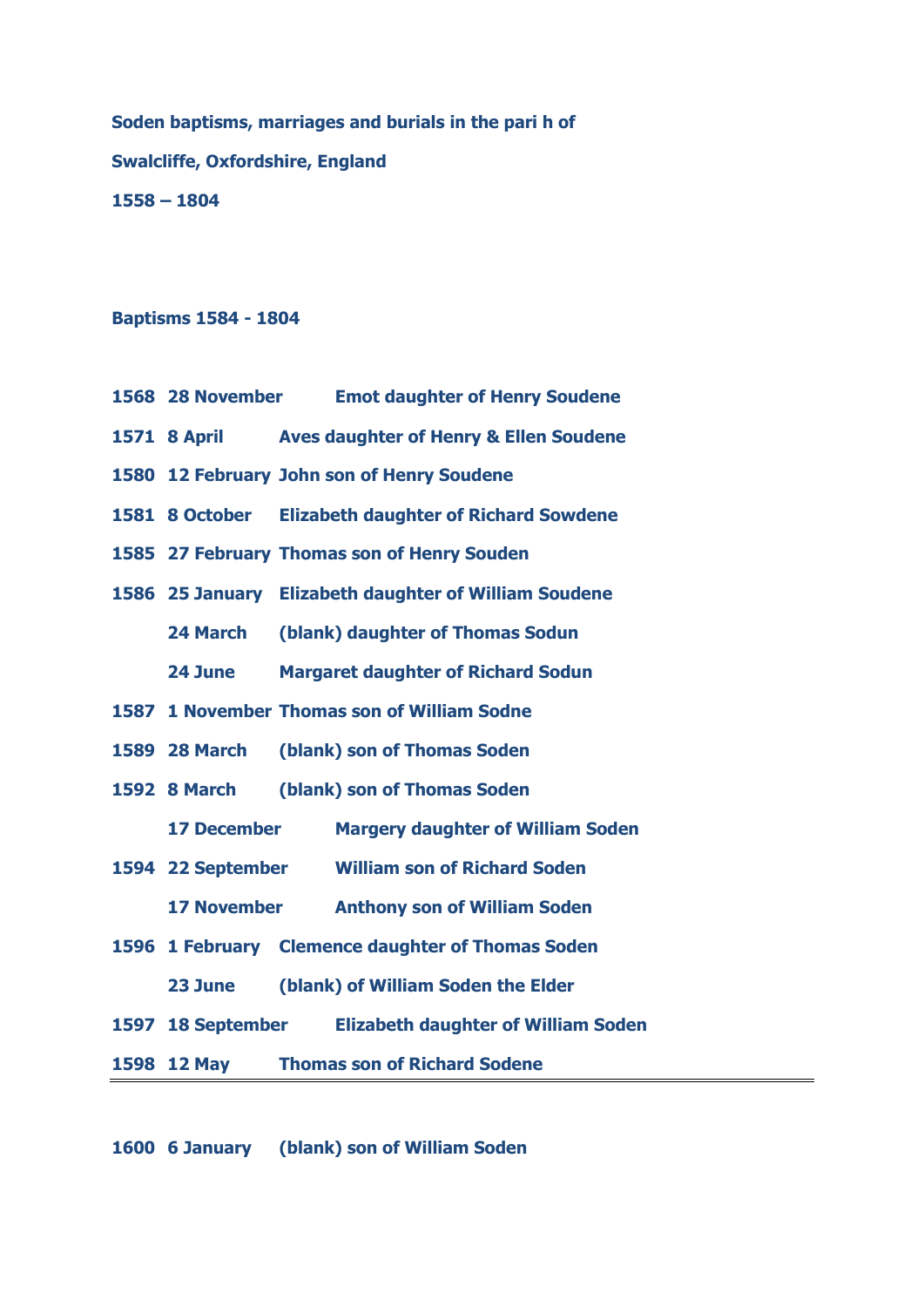**7 March Elizabeth daughter of Thomas Soden** 

**27 June Mary daughter of Francis Soden**

**5 February Richard son of William Soden** 

**22 May Richard son of William Soden** 

**3 October Agnes daughter of Richard Soden**

**4 November Margaret daughter of William (Soden?)**

- **22 December Richard son of William Soden the Elder**
- **6 April (blank) (blank) William Soden**
- **26 May Jane daughter of Thomas Soden**
- **1 May William son of William Soden**

**27 December (blank) daughter of William Soden**

- **20 March Margaret daughter of William Soden 28 June Joseph son of William Soden**
- **28 April Henry & William , sons of John Soden**
- **21 September Henry son of John Soden**
- **21 March Anne daughter of William Soden**

**7 September Richard son of William Soden** 

**14 December Anne daughter of John Soden** 

- **25 August Anne daughter of William Soden**
- **11 February (blank) daughter of John Soden 21 October John son of William Soden**
- **27 October Margaret daughter of Thomas Soden**
- **14 September John son of John Soden**
- **1 February William son of William Soden Junior**
- **20 August Thomas son of John Soden 7 October Joseph son of Willm Soden**
- **30 December Joane daughter of Thomas Soden**
- **25 January Thomas son of William Soden**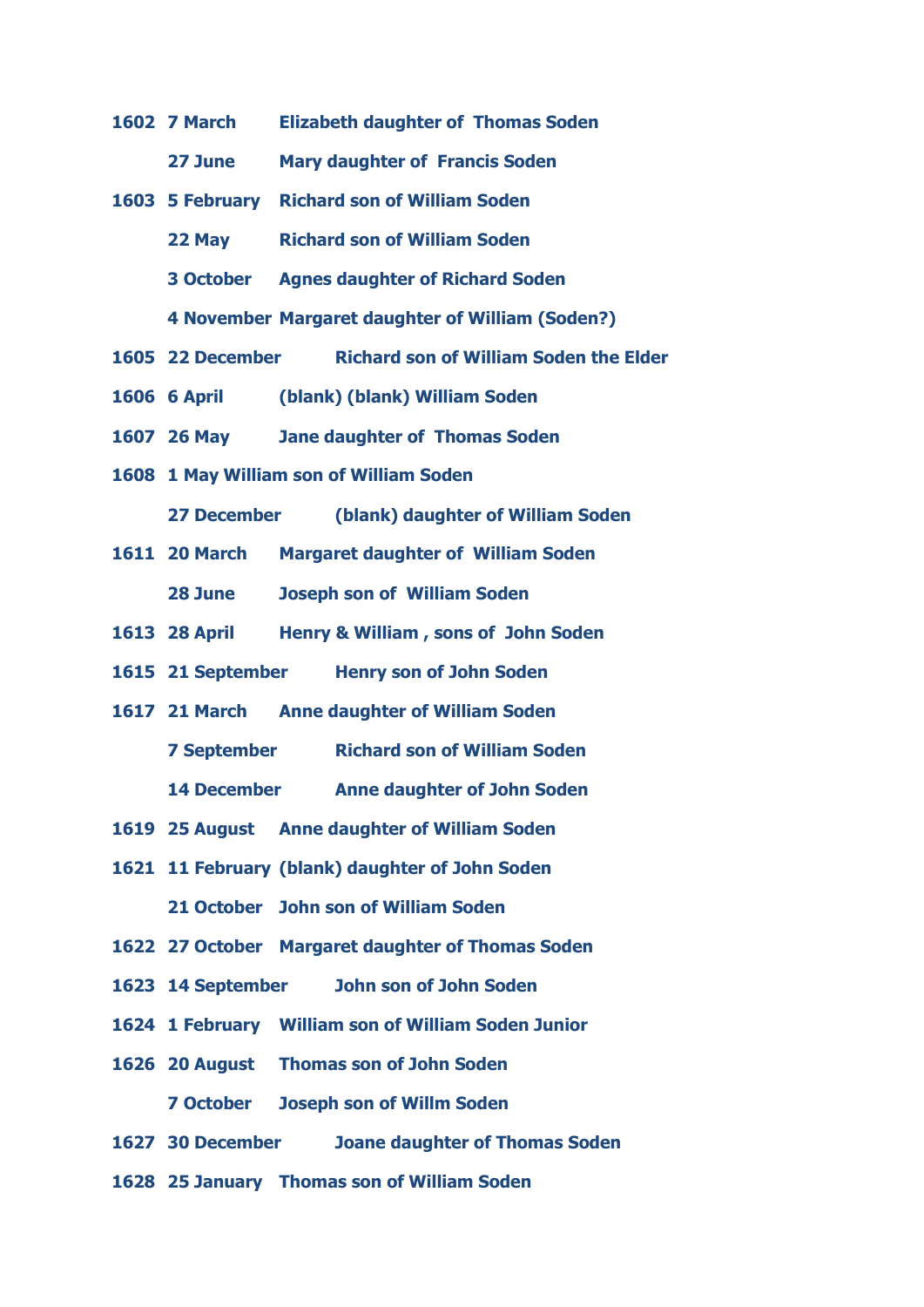| <b>1631 21 June</b>                                |                                           | <b>Elizabeth daughter of William Soden</b>              |  |  |  |
|----------------------------------------------------|-------------------------------------------|---------------------------------------------------------|--|--|--|
| 1632 2 May                                         |                                           | <b>Thomas son of Richard Soden</b>                      |  |  |  |
| 1 August                                           |                                           | <b>Elizabeth daughter of William Soden</b>              |  |  |  |
| 1635 4 January                                     |                                           | <b>Ellen daughter of Richard Soden</b>                  |  |  |  |
| 31 May                                             |                                           | <b>Benjamin son of William Soden</b>                    |  |  |  |
| <b>1638 26 March</b>                               |                                           | <b>Mary daughter of William &amp; Mary Soden</b>        |  |  |  |
| 1640 3 May Martha daughter of William & Mary Soden |                                           |                                                         |  |  |  |
|                                                    |                                           | 1649 10 September Anne daughter of Joseph Soden         |  |  |  |
| <b>1651 9 June</b>                                 | <b>Elizabeth daughter of Joseph Soden</b> |                                                         |  |  |  |
| No Baptism entries until 1658                      |                                           |                                                         |  |  |  |
|                                                    |                                           |                                                         |  |  |  |
| 1658 12 June                                       |                                           | Mary daughter of John & Mary Soden                      |  |  |  |
|                                                    |                                           |                                                         |  |  |  |
| 1662? 24 June                                      |                                           | <b>John son of John &amp; Mary Soden</b>                |  |  |  |
|                                                    |                                           |                                                         |  |  |  |
| 1665 20 June                                       |                                           | <b>Joseph son of John &amp; Mary Soden</b>              |  |  |  |
|                                                    |                                           |                                                         |  |  |  |
|                                                    |                                           | 1668 8 February Thomas son of John & Mary Soden (?1667) |  |  |  |
|                                                    |                                           |                                                         |  |  |  |
| 1676 16 November                                   |                                           | <b>Mary daughter of Richard Soden</b>                   |  |  |  |
|                                                    |                                           |                                                         |  |  |  |
| 1678 25 November                                   |                                           | <b>Ann daughter of Richard Soden</b>                    |  |  |  |
|                                                    |                                           |                                                         |  |  |  |
| 1696 15 July                                       |                                           | <b>Hannah daughter of (blank) Soden</b>                 |  |  |  |
| 1792 21 April                                      |                                           | Sarah daughter of Joseph & Mary Soden (Priv.            |  |  |  |

**Baptism)**

**15 October Sarah daughter of Joseph & Mary Soden**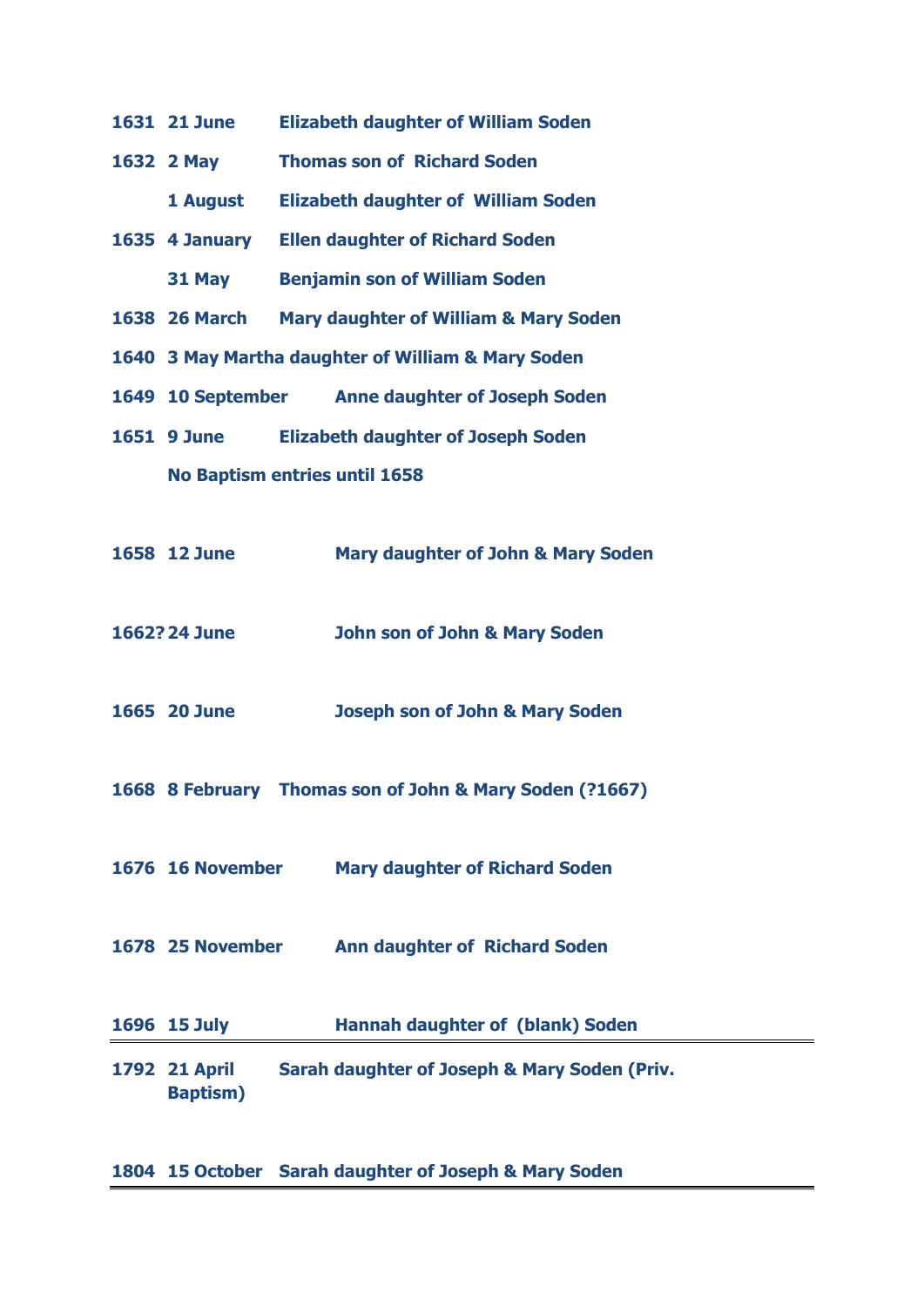## **Swalcliffe Marriages 1584 – 1677**

## **24 November Thomas Soden of Sibbard Gore & Mary Gilkes of Sibbard Ferris**

- **10 February William Soden & Anne Soden**
- **3 February William Stanfield & Anne Soden**
- **26 April william Rose & Emmot Soden**
- **22 January John Belcher & Dorothe Soden**
- **31 October Thomas Barrell & An Soden**
- **28 May Richard gibbert & Elizabeth Soden**
- **13 July John Buller(Butler?) & Margaret Soden**
- **1615(6?)25 January William Soden & Mary Gylkes**
- **7 November John Mayo & Margery Soden**
- **24 February Edward Toms & Odie Soden (Lic)**
- **13 October Thomas Faxon & Mary Soden**

## **Swalcliffe Burials**

| 1577 | 20 december    | <b>Jone Sowden widow</b>                      |
|------|----------------|-----------------------------------------------|
| 1578 | <b>8 April</b> | <b>John Sowden of Brode Sibbard</b>           |
|      | 15 april       | <b>Elizabeth Sowden wife of the said John</b> |
| 1583 | 4 august       | <b>William Sowden</b>                         |
| 1584 | $15$ may       | <b>Elizabeth Sowden</b>                       |
|      | 17 october     | <b>Jeffery Sowden</b>                         |
| 1596 | 17 november    | <b>Magdalen Sowden</b>                        |
| 1600 | 23 october     | <b>Thomas Soden s. Of Richard</b>             |
| 1601 | 26 august      | <b>Richard Soden s. Of William</b>            |
| 1602 | 27 may         | <b>Ann Soden d. of Richard</b>                |
|      | 25 july        | <b>Mary Soden d. Of Francis</b>               |